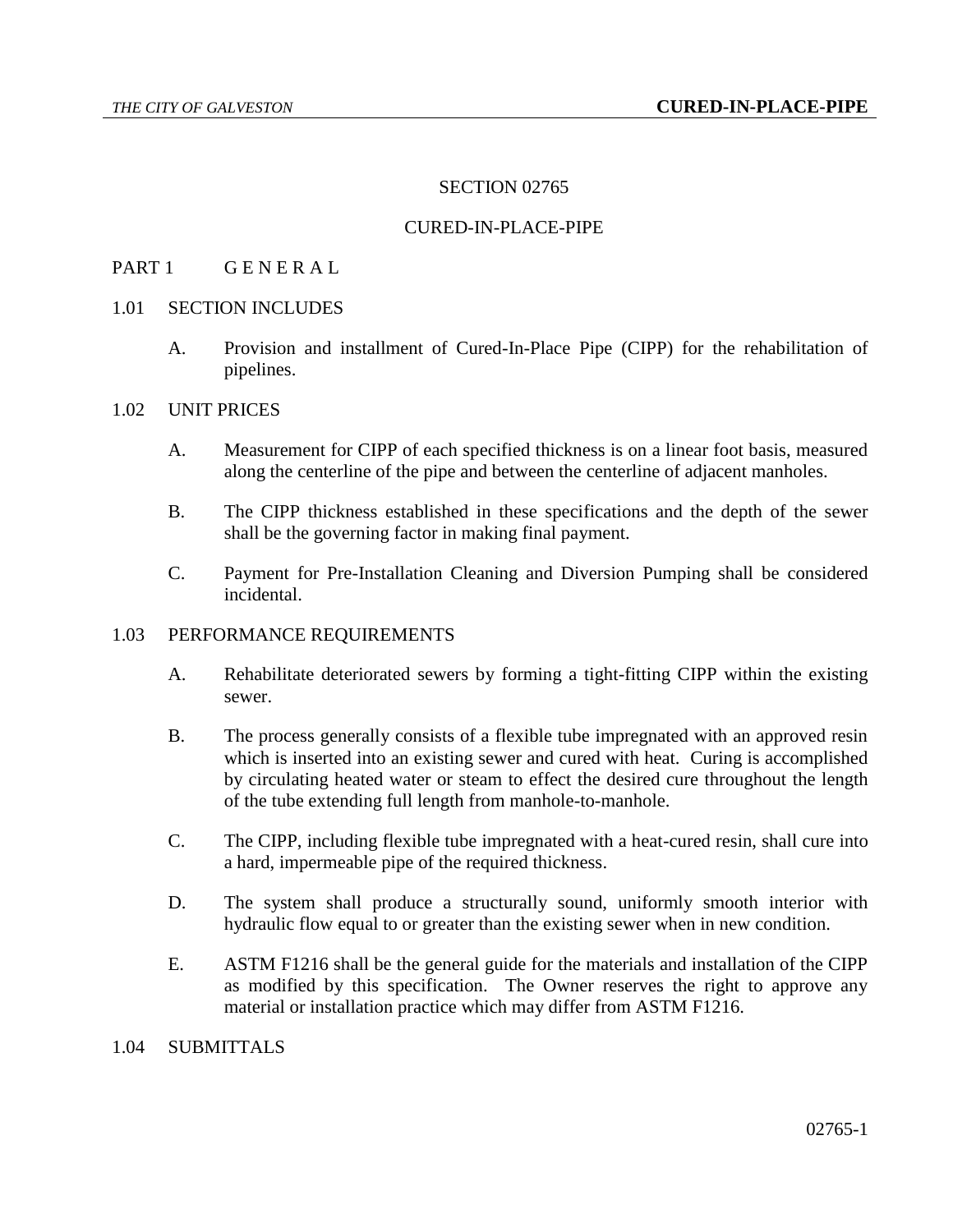- A. Submittals shall conform to requirements of all sections and provisions of these specifications.
- B. Submit certified copies of test reports on physical and chemical properties of the resin and the flexible tube.
- C. Relevant information from the resin manufacturer shall include specifications, characteristics, properties, and methods of application. A written certification that the resin material complies with the required application, along with curing temperature, and duration of the temperature depending upon the sewer size and CIPP thickness shall be submitted. A blanket letter shall not be sufficient in case of varying CIPP thicknesses and lengths. This information shall be used during field inspection to verify that proper curing procedures are being followed.
- D. Submit certified copies of test reports on CIPP coupons obtained during installation.
- E. Submit results of additional product testing performed for quality control. Provide name, designation, and schedule for in-house testing of resin and liner material.
- F. Submit an analysis of design criteria and calculations for CIPP thickness.
- G. Submit a schedule for verification and inspection of the resin material at the "wet out" of the flexible tube. The inspection shall be at the discretion of the Owner Representative. Also submit the insertion and heating schedule/plan at least 24 hours in advance of installation.
- H. Submit copies of curing temperature/time log sheets in an approved format immediately after curing is complete.

#### 1.05 QUALITY ASSURANCE

- A. ASTM F-1216 shall be the general guide for acceptable products and processes.
- B. Though the process may be licensed, the Contractor shall not change any material, design values, or procedures during the course of the Contract without the prior written approval of Owner Representative.
- C. The CIPP supplier shall maintain a filing/retrieval system to store certification statements from producers of resin and flexible tubes.
- D. Resins shall be tested upon arrival from the manufacturer before being placed in stock.
- PART 2 PRODUCTS
- 2.01 SUPPLIERS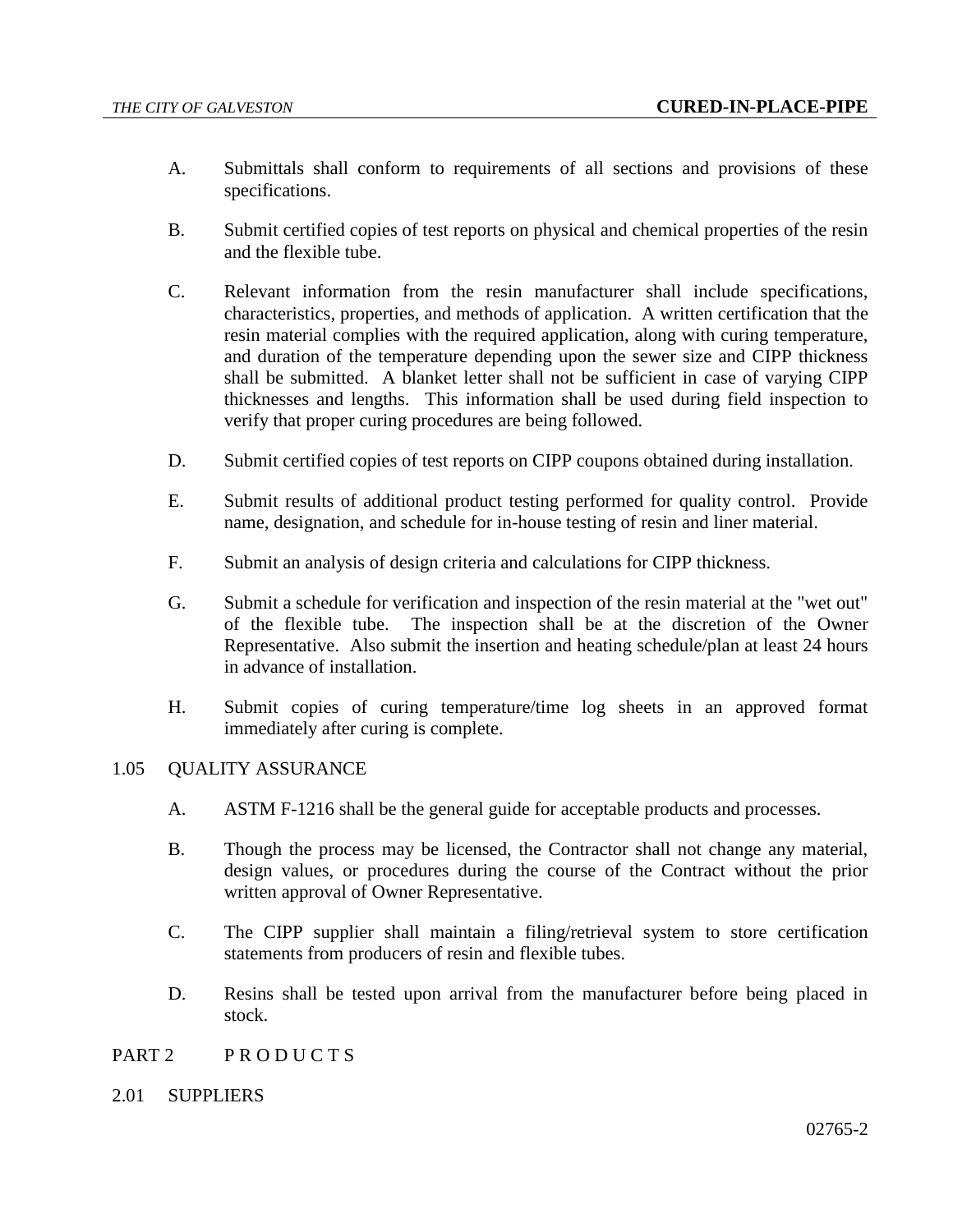- A. Suppliers of the cured-in-place pipe (CIPP) shall be preapproved by the Owner. Alternative suppliers shall not be considered by prequalification during bidding or substitution during construction.
- B. Preapproved suppliers of CIPP are:
	- 1. Inliner
	- 2. Insituform

## 2.02 MATERIALS

- A. Flexible Tube
	- 1. The flexible tube shall be manufactured and fabricated under qualitycontrolled conditions set by the process manufacturer. Tubes shall be sized so that, when installed, a tube will snugly fit the internal circumference of the existing sewer and produce the required thickness when the liquid thermosetting resin is cured.
	- 2. The minimum length of the flexible tube shall be as necessary to effectively and fully span the actual field distance between manholes, with extra allowance as needed for proper stretching or shrinkage due to pressure or expansion. Include a sufficient amount of material to provide for lateral service cuttings.
- B. Resin
	- 1. The liquid thermosetting resin used to impregnate the tube shall produce a properly cured tube which shall be resistant to abrasion due to solids, grit, and sand. The cured tube shall also be resistant to corrosion due to acids and gases such as sulfuric acid, carbonic acid, hydrogen sulfide, methane, and carbon monoxide. The resin selected shall have proven resistance to municipal wastewater.
	- 2. The resin system to be used shall be manufactured by approved company(ies) selected by the CIPP supplier. Only corrosion-resistant polyester and vinylester resins complying with the following requirements shall be used.
	- 3. Polyester Resin. A resin created by reaction products between isophthalic/terathalic acid, maleic anhydride, and a glycol characterized by reactive unsaturation located along the molecular chain. This resin is compounded with a reactive styrene monomer and reacted together with initiators/promoters to produce cross-linked copolymer matrices.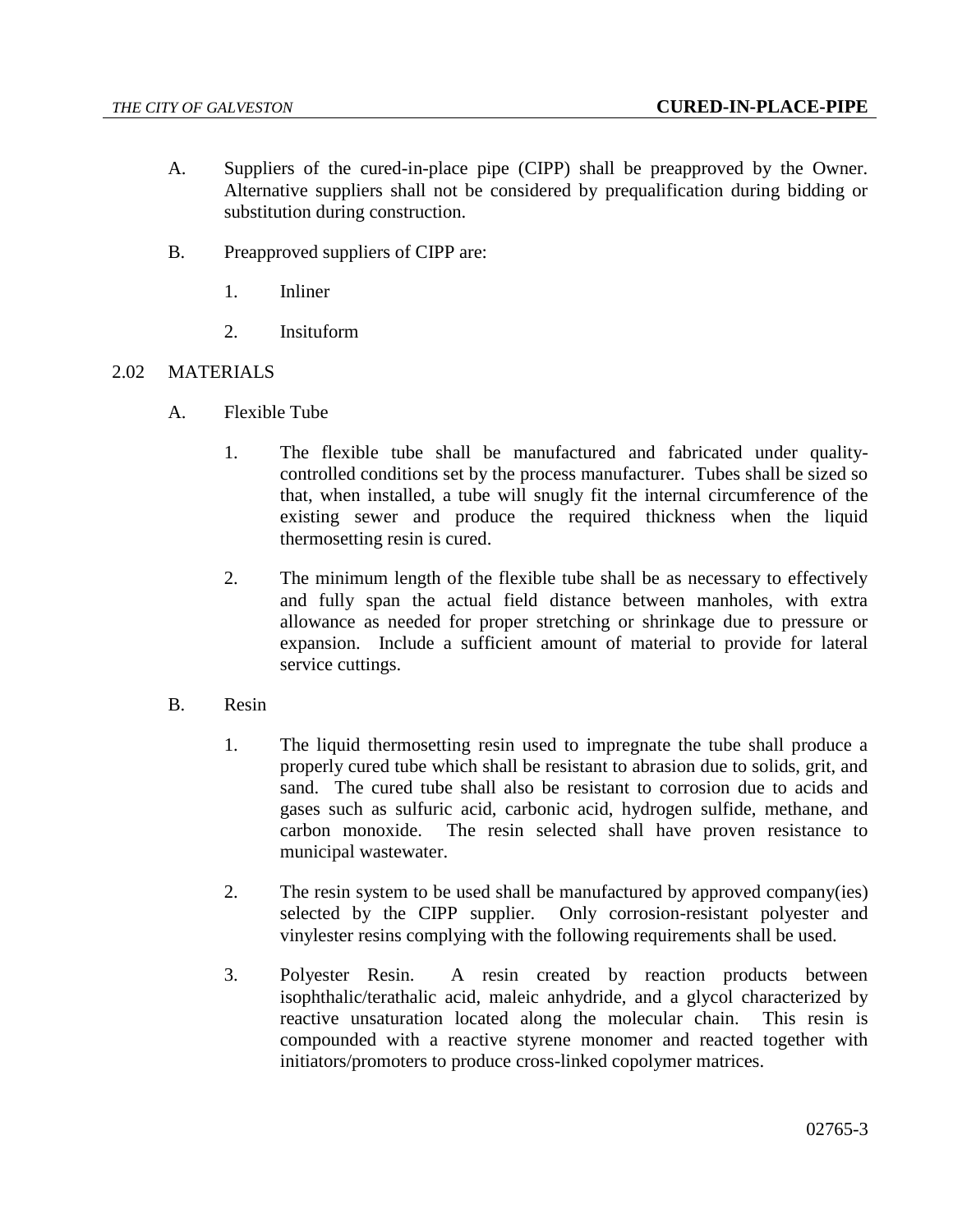- 4. Vinylester Resin. A resin crested by reaction products of epoxy resins with methacrylic acid and characterized by reactive unsaturation located in terminal positions of the molecular chain. This resin is compounded with a reactive styrene monomer and reacted together with initiators/promoters to produce cross-linked copolymer matrices.
- 5. The corrosion resistance of the resin system selected shall be tested by the resin manufacturer in accordance with ASTM C581. Exposure to the chemical solution listed below shall result in a loss of not more than twenty percent of the initial physical properties when tested in accordance with ASTM C581 for a period of not less than one year. For applications other than municipal wastewater, chemical resistance tests shall be conducted with actual samples of the fluid flowing in the pipe and in accordance with procedures approved by the Owner Representative.

| <b>CHEMICAL SOLUTION</b> | <b>CONCENTRATION, %</b> |  |
|--------------------------|-------------------------|--|
| Tap Water (pH<br>$6-9)$  | 100                     |  |
| Nitric Acid              | 5                       |  |
| Phosphoric<br>Acid       | 10                      |  |
| Sulfuric Acid            | 10                      |  |
| Gasoline                 | 100                     |  |
| Vegetable Oil            | 100                     |  |
| Detergent                | 0.1                     |  |
| Soap                     | 0.1                     |  |

- C. CIPP Properties
	- 1. The installed CIPP after curing shall meet the minimum structural properties listed below: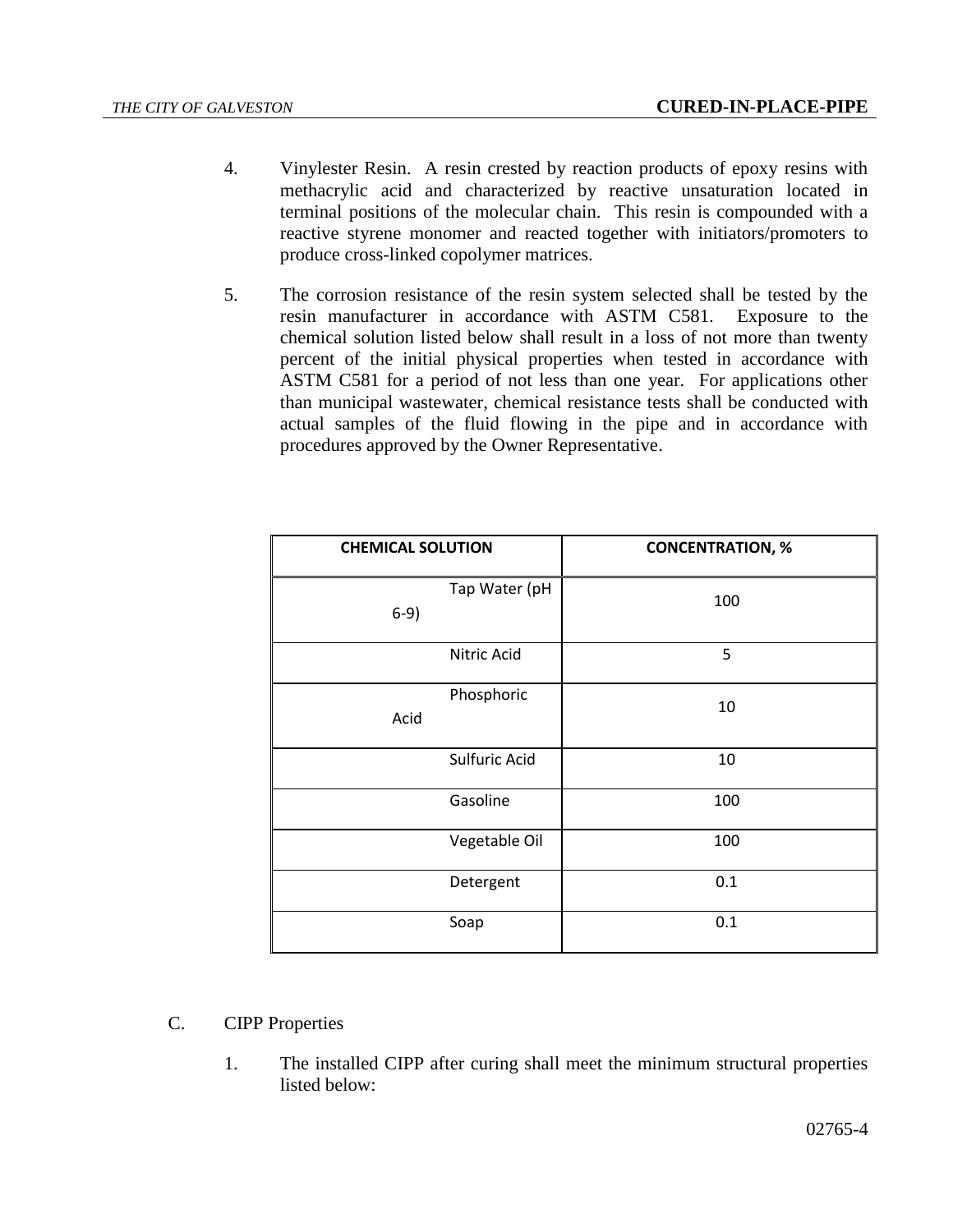| <b>PROPERTY</b>                | <b>REFERENCE</b> | <b>MINIMUM VALUE</b> |
|--------------------------------|------------------|----------------------|
| Flexural Strength              | ASTM D790        | 4,500 psi            |
| Flexural Modulus of Elasticity | ASTM D790        | 250,000 psi          |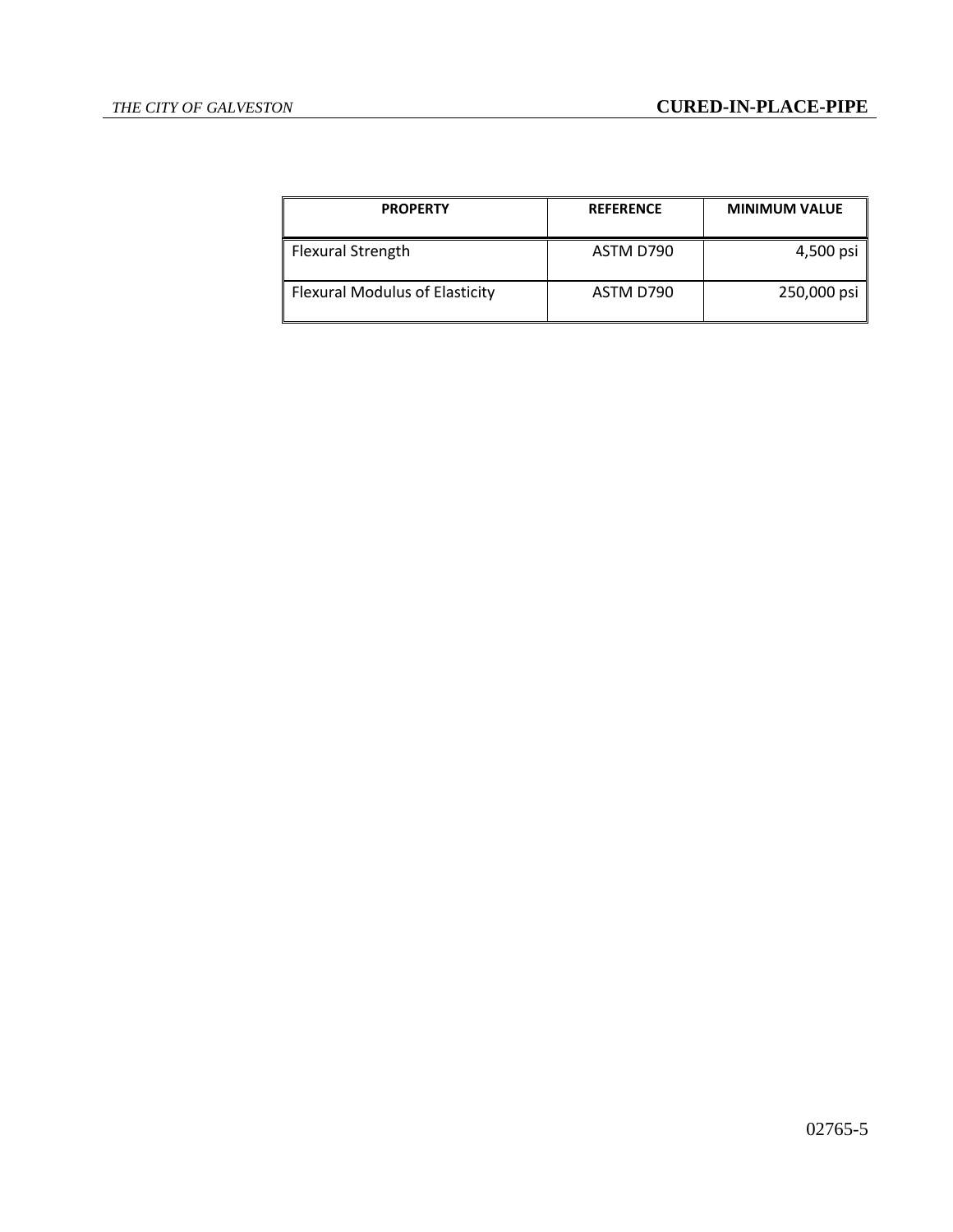- D. CIPP Thickness
	- 1. The installed CIPP after curing shall meet the minimum thickness specified in the following table. The minimum CIPP thickness has been rounded to the next highest multiple of 1.5 mm after adding an allowance of five percent for resin migration.

| <b>MINIMUM CIPP THICKNESS</b>  |                       |                        |                        |                        |  |
|--------------------------------|-----------------------|------------------------|------------------------|------------------------|--|
| <b>NOMINAL</b><br><b>SEWER</b> | PIPE INVERT DEPTH     |                        |                        |                        |  |
| <b>DIAMETER</b><br>(INCHES)    | Up to 10<br>feet (mm) | $10 - 15$ feet<br>(mm) | $15 - 20$ feet<br>(mm) | $20 - 25$ feet<br>(mm) |  |
| 6                              | 4.5                   | 4.5                    | 4.5                    |                        |  |
| 8                              | 6.0                   | 6.0                    | 6.0                    |                        |  |
| 10                             | 6.0                   | 6.0                    | 7.5                    |                        |  |
| 12                             | 6.0                   | 7.5                    | 9.0                    |                        |  |
| 15                             | 7.5                   | 9.0                    | 10.5                   |                        |  |
| 18                             | 9.0                   | 12.0                   | 13.5                   |                        |  |
| 21                             | 10.5                  | 13.5                   | 15.0                   |                        |  |
| 24                             | 12.0                  | 15.0                   | 16.5                   |                        |  |
| 30                             | 15.0                  | 18.0                   | 21.0                   |                        |  |
| 36                             | 16.5                  | 21.0                   | 24.0                   |                        |  |
| 42                             | 19.5                  | 24.0                   | 28.5                   |                        |  |
| 48                             | 22.5                  | 28.5                   | 33.0                   |                        |  |
| 54                             | 25.5                  | 30.0                   | 36.0                   |                        |  |

2. The minimum thickness for the installed CIPP after curing has been calculated based on the following design conditions: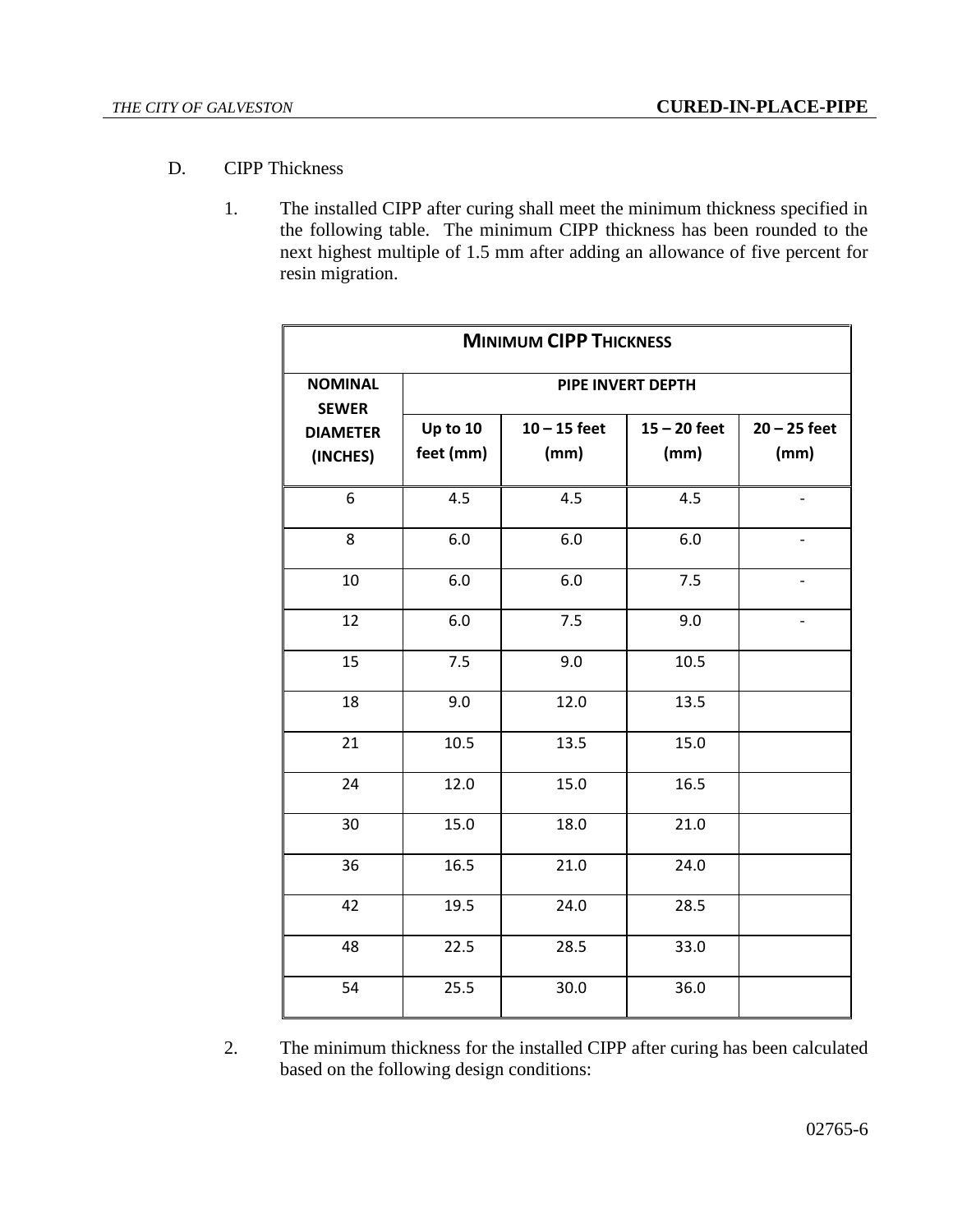- a. The existing sewer is considered fully deteriorated.
- b. The existing sewer is considered to have an ovality of 2 percent in circumference.
- c. The CIPP is subjected to a full soil load of 120 pounds per cubic foot.
- d. The CIPP is subjected to traffic line loads as calculated by AASHTO Standard Specifications for Highway Bridges, HS-20-44 Highway Loading.
- e. The modulus of soil reaction for pipe zone backfill material is 700 psi.
- f. The CIPP is subject to a groundwater elevation 5 feet below the ground surface.
- g. The long-term flexural strength and long-term flexural modulus of elasticity for CIPP is equivalent to 50 percent of the initial flexural strength and initial flexural modulus of elasticity, respectively, as measured in accordance with ASTM D790.
- h. The maximum deflection is 5 percent in the vertical axis.
- i. The minimum overall factor of safety is 2.0.
- 3. Bidders shall review the table of CIPP thickness for correctness and, if disagreeing that the minimum CIPP thickness indicated is adequate to meet the design criteria, shall so advise the Owner Representative. If any modifications to increase CIPP thickness are required, the Owner Representative will issue such modifications by an addendum.
- 4. The thickness of the CIPP shall be within minus 5% and plus 10% of the minimum thickness. Thickness greater than required shall not be allowed if hydraulic capacity of the pipe is reduced. The required thickness shall be measured accurately using properly calibrated calipers.

## PART 3 E X E C U T I O N

- 3.01 PREPARATION
	- A. Inform the Owner Representative of work schedules for CIPP installation.
	- B. Conduct operations in accordance with applicable OSHA standards, including those safety requirements involving work on an elevated platform and entry into a confined space. Make suitable precautions to eliminate hazards to personnel near construction activities when pressurized air is being used.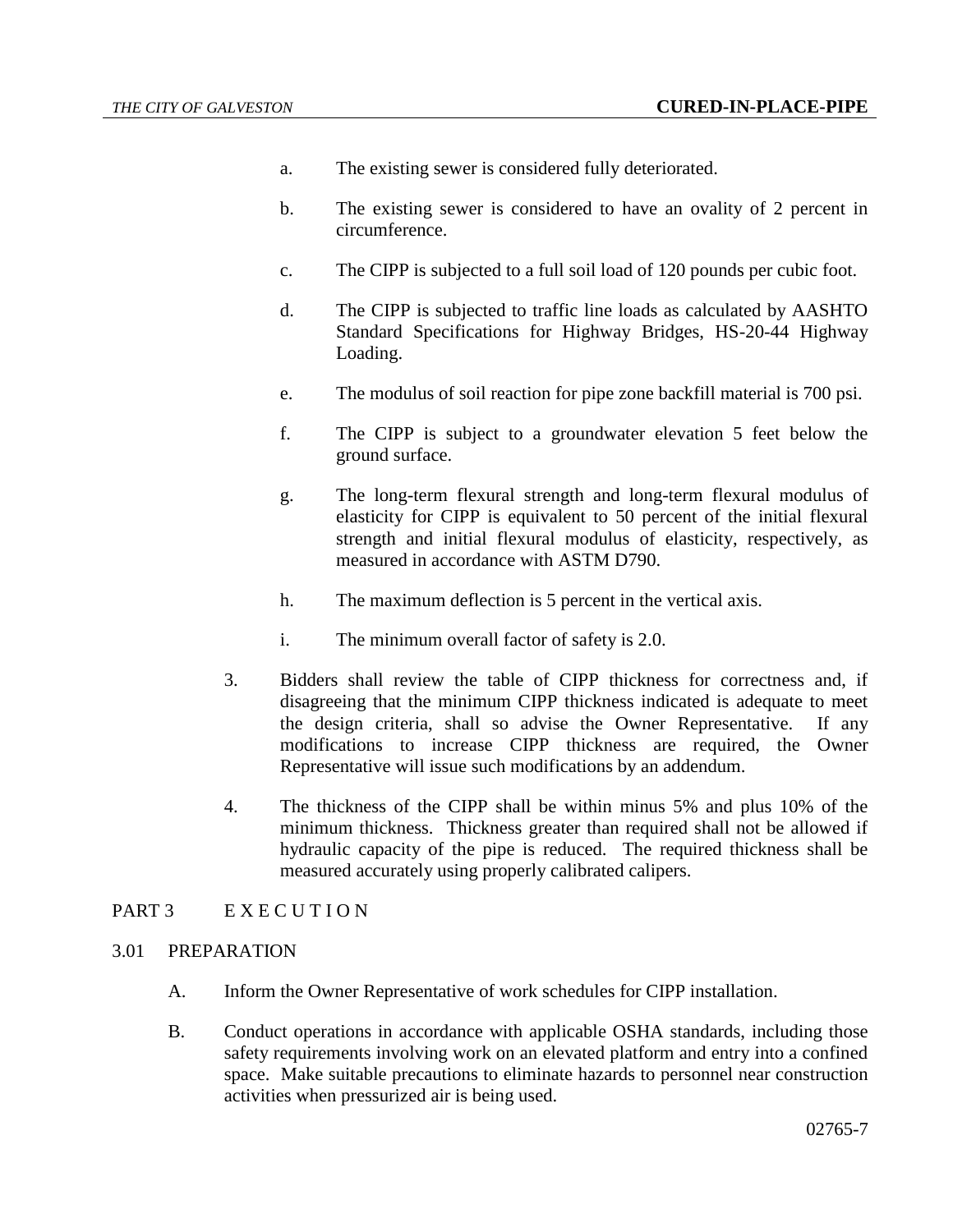### 3.02 PRE-INSTALLATION CLEANING AND INSPECTION

- A. Rewash and reclean existing sewer, as necessary, immediately before pre-installation television inspection.
- B. Perform a television inspection immediately before installation of the resin impregnated flexible tube. Verify that sewer is clean and pipe conditions are as anticipated.

#### 3.03 OBSTRUCTION REMOVAL AND POINT REPAIR

- A. Complete point repairs and remove obstructions such as roots, rocks, or other debris prior to CIPP installation.
- B. Refer to Section 02763 for point repairs.
- C. Obstruction removal may be effected as a point repair or by use of a remote device. For removal by remote device, obtain prior approval of the Owner Representative.
- D. To remove obstructions by remote device, use a solid steel mandrel or porcupine mandrels winched from one manhole to another. Use mandrels of adequate size to remove obstructions encountered. Use of bucket machines to break obstruction is acceptable if no damage to sewer pipe is caused.

### 3.04 DIVERSION PUMPING

- A. Install and operate diversion pumping equipment to maintain sewage flow and to prevent backup or overflow. Obtain approval for diversion pumping equipment and procedures from the Owner Representative.
- B. Design all piping, joints, and accessories to withstand twice the maximum system pressure or 50 psi, whichever is greater.
- C. In the event of accidental spill or overflow, immediately stop the overflow and take action to clean up and disinfect spillage. Promptly notify the Owner Representative so that required reporting can be made to the Texas Commission on Environmental Quality and Environmental Protection Agency.

#### 3.05 ACCESS PITS

- A. Use excavations at point repair locations as access pits when feasible.
- B. Before excavating check with utility companies and determine the location of utilities in the vicinity of the work area. Arrange for temporary construction easements and rights-of-way. Damage done to utilities and the resulting repair, temporary service cost, etc., shall be borne by the Contractor.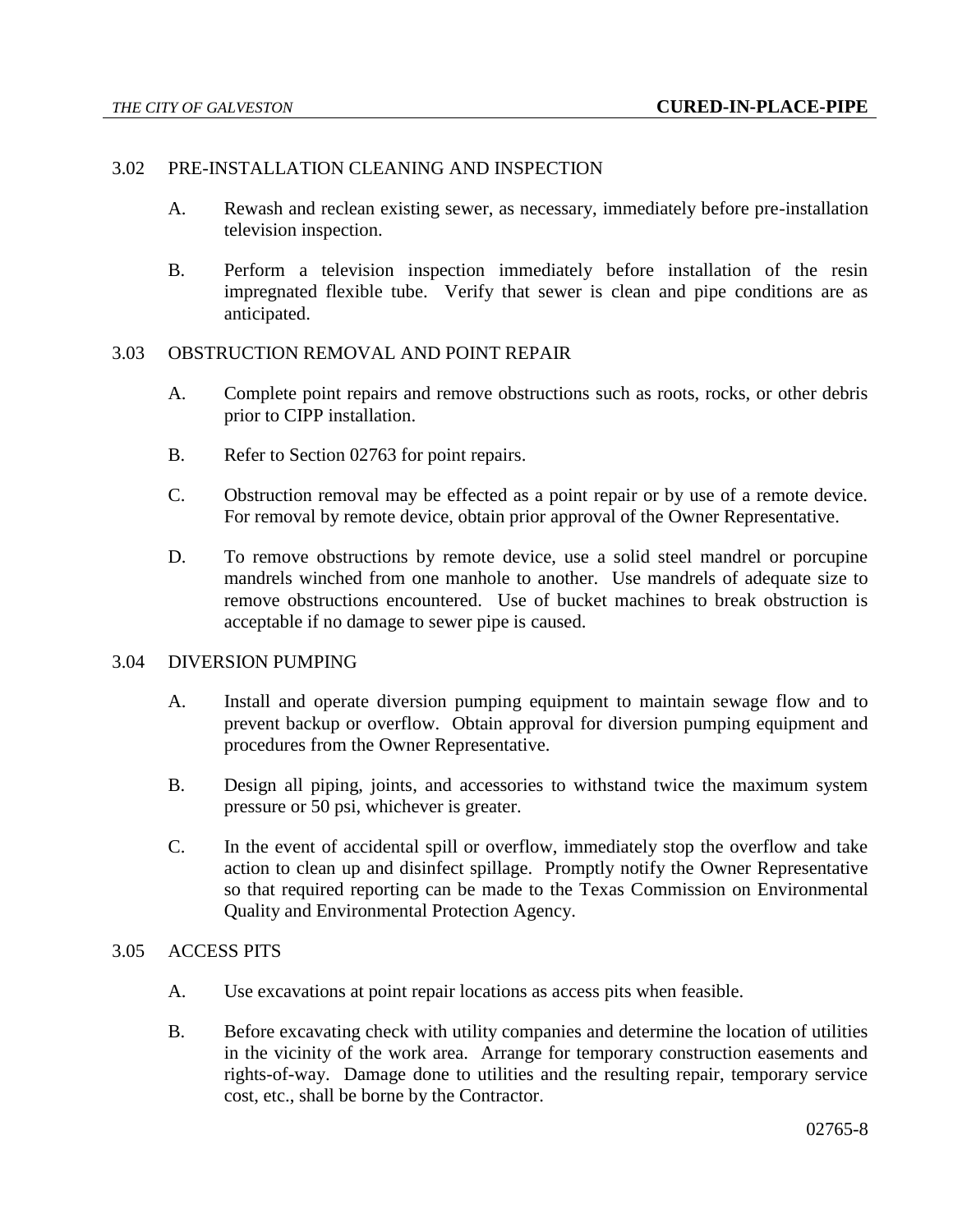- C. Perform excavation and backfill in accordance with requirements of Section 02227.
- D. Perform work in accordance with OSHA standards. Employ a Trench Safety System as specified in Section 01526 for excavations over 5 feet deep.
- E. Install and operate necessary dewatering and surface water control measures in accordance with requirements of Section 01563.

### 3.06 INSTALLATION PROCEDURES

- A. Wet Out: Designate a location where the flexible tube will be impregnated or wet out with resin. Thoroughly saturate flexible tube prior to installation. A catalyst system, or additive compatible with the resin and flexible tube, may be used as recommended by the manufacturer and with approval of the Owner Representative. Handle the resin impregnated flexible tube to retard or prevent resin setting until it is ready for insertion.
- B. Insertion:
	- 1. Insert flexible tube through an existing manhole by means of an Inversion Procedure or Pulled-In Procedure. Connect tube ends by an attachment so that a leak-proof seal is created.
	- 2. Using the "Inversion Procedure", the flexible tube end shall initially be turned inside out and attached to a platform ring, standpipe, or as approved. The addition of water, air, or steam pressure will be adjusted to sufficient height or pressure to cause the impregnated flexible tube to invert from manhole to manhole and hold the tube tight against the existing sewer.
	- 3. Using the "Pulled-In Procedure", a calibration hose shall initially be turned inside out and attached to a platform ring, standpipe, or as approved. The addition of water, air, or steam pressure will be adjusted to sufficient height or pressure to cause the calibration hose to invert from manhole-to-manhole, and hold the tube tight against the existing sewer.
- C. Curing
	- 1. After insertion is completed, apply a suitable heat source with a water or steam recirculation system capable of delivering hot water or steam uniformly throughout the section to achieve a consistent cure of the resin. Curing temperature shall be as recommended by the resin/catalyst system manufacturer.
	- 2. The heat source shall be fitted with suitable monitors to gauge the temperature of incoming and outgoing water or steam supply. Another such gauge shall be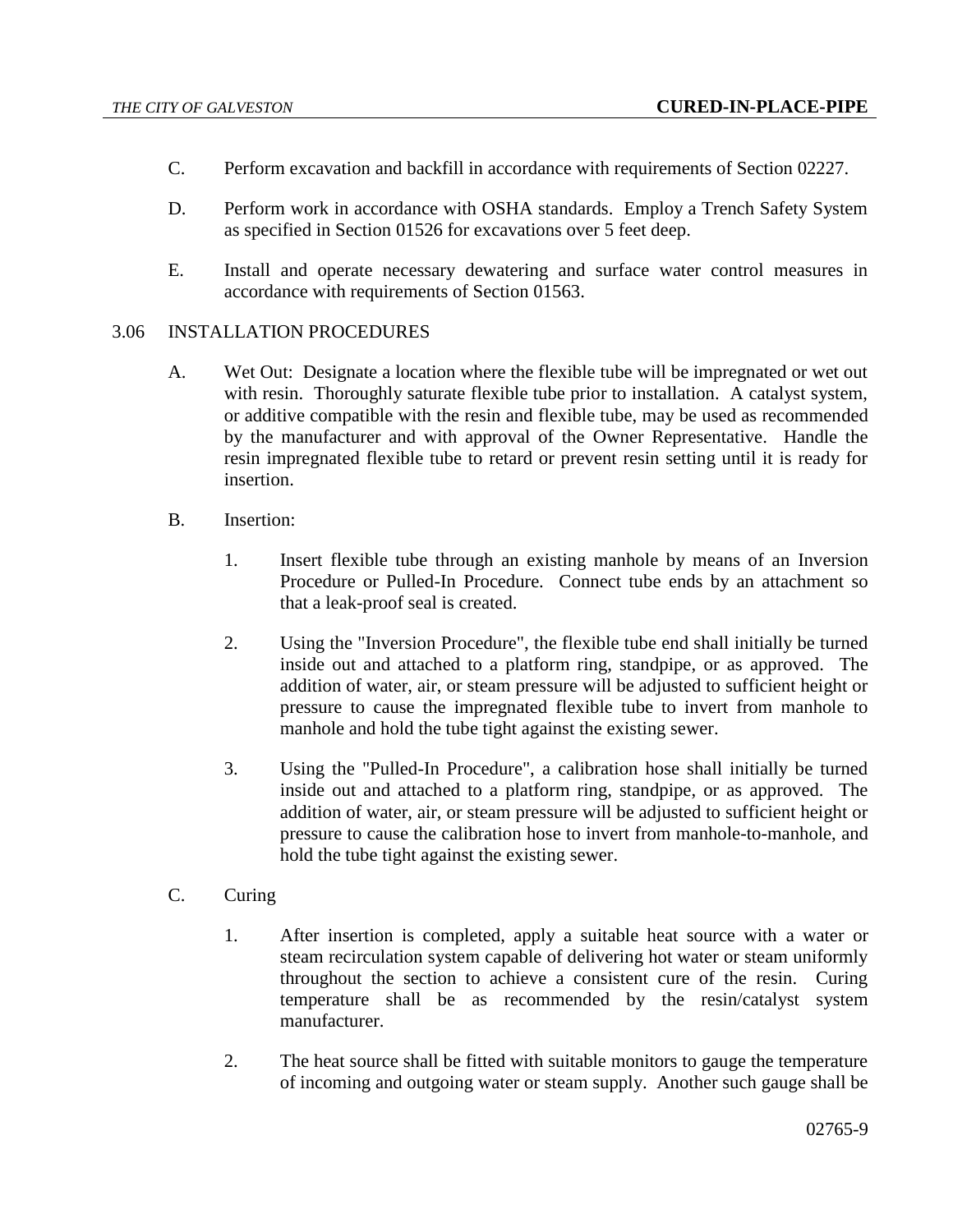placed between impregnated tube and invert of the original pipe at the manholes to monitor outside liner temperatures during resin curing process.

- 3. Heating shall continue uninterrupted until the desired temperature is achieved. Temperatures shall be measured at both ends by accurate measuring devices. The initials of the Owner Representative shall be obtained on curing logs if the Owner Representative is present at the site. Initial cure may be considered completed when exposed portions of the flexible tube pipe take a hard set and temperatures are adequate, as recommended by the resin/catalyst system manufacturer, and approved by the Owner Representative.
- D. Cool Down: Cool the CIPP to a temperature below 110 degrees F before relieving water column or internal pressure. Cool water may be added to the water column while draining hot water from the opposite end of the CIPP, so that a constant water column height or constant internal pressure is maintained until cool-down is completed. Do not release water column or internal pressure in a way that creates a vacuum and damages the CIPP.
- E. Copies of curing temperature/time log sheet in approved format shall be submitted to the Owner Representative immediately after curing is completed. Attach log sheets to daily construction report.
- F. Finished Pipe: The finished CIPP shall be continuous and free as commercially practicable from visual defects such as foreign inclusions, dry spots, pinholes, and delamination. Finished CIPP shall also meet leakage or pressure test requirements.

## 3.07 MANHOLES

- A. The CIPP shall make a tight seal at the manhole opening with no annular gaps. Under all circumstances, a 1/2-inch-diameter activated Oakum band soaked in sealant shall be applied all around for an approved seal. Any annular spaces greater than 1/2 inch shall be sealed and then covered with a cementitious mortar. Complete the sealing procedure before proceeding to the next CIPP segment.
- B. Reshape and smooth the manhole invert as specified in Section 02764.
- C. Use cementitious grout to form a smooth transition with a reshaped invert and a raised manhole bench to eliminate sharp edges of CIPP, concrete bench, and channeled invert. Build up and smooth invert of manhole to match flow line of new CIPP.

## 3.08 SERVICE CONNECTIONS

A. For making service reconnections, conform to requirements of Section 02762.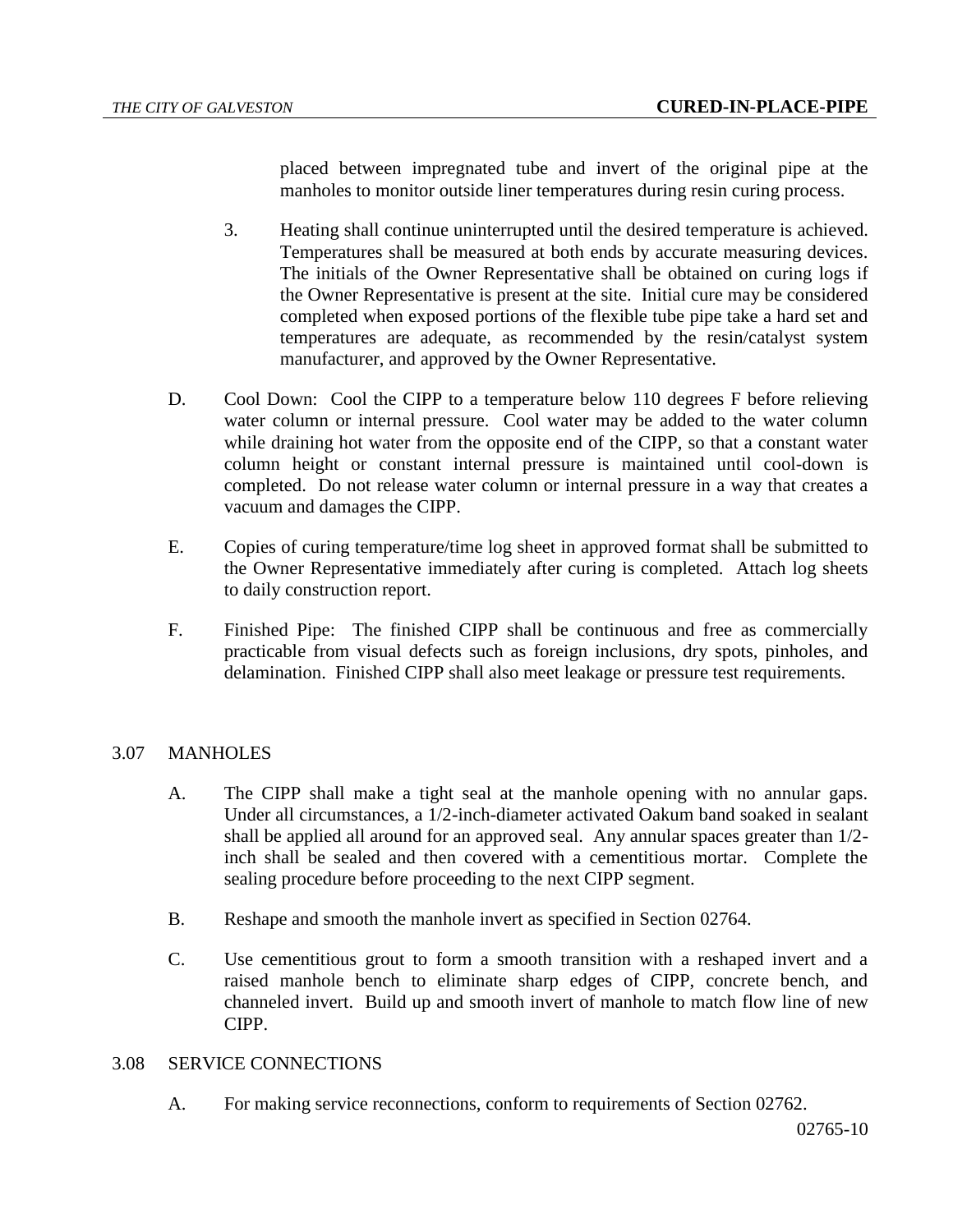B. Service reconnection may be made by remote-operated cutting tool, when approved by the Owner's Representative, or by excavation or mechanical connection, as specified in the construction plans or by the Owner.

# 3.09 FIELD QUALITY CONTROL

- A. Exotherm tests shall be performed on the resins prior to wet out of the flexible tube.
- B. A document shall be prepared during wet out of each CIPP segment showing information such as resin lot numbers, volumes of resin, and catalyst used. The document shall be arranged such that each critical step in the wet out process is checked off and initialized.
- C. Charts and/or graphs of the CIPP temperatures at the upstream and downstream manholes shall be made during the curing process to document that proper temperatures and cure times have been achieved.
- D. Low pressure air test before each CIPP segment has been sealed in place at the manholes and before any service reconnections have been made. Check integrity of joints that have been made and verify that the CIPP has not been damaged by inserting it into the sewer.
- E. Service lateral connection test after all service laterals have been completed for a particular sewer section. Verify integrity of connections at points where they join the CIPP and existing service lines. Refer to Section 02732 for applicable test procedures.
- F. Whenever required by the Owner's Representative, a short section of pipe similar to the existing sewer shall be placed in the manhole to install the CIPP under restrained conditions. This pipe section will be used to obtain samples for testing. All samples shall be labeled before shipment for testing. Provide a duplicate sample to the Owner's Representative for inspection and/or testing by an independent laboratory, if requested.

## 3.10 POST-TELEVISING OF COMPLETED WORK

- A. Provide a quality color DVD at standard play showing completed Work including condition of restored connections prior to requesting payment. Refer to Section 02732.
- B. Correction of failed CIPP or CIPP deemed unacceptable, as a result of post-television inspection or test reports for structural values, thickness, etc., shall be repaired at no extra cost to the City. Method of repair, which may require field or workshop demonstration, shall be approved by the Owner Representative.

## 3.11 FINAL CLEANUP